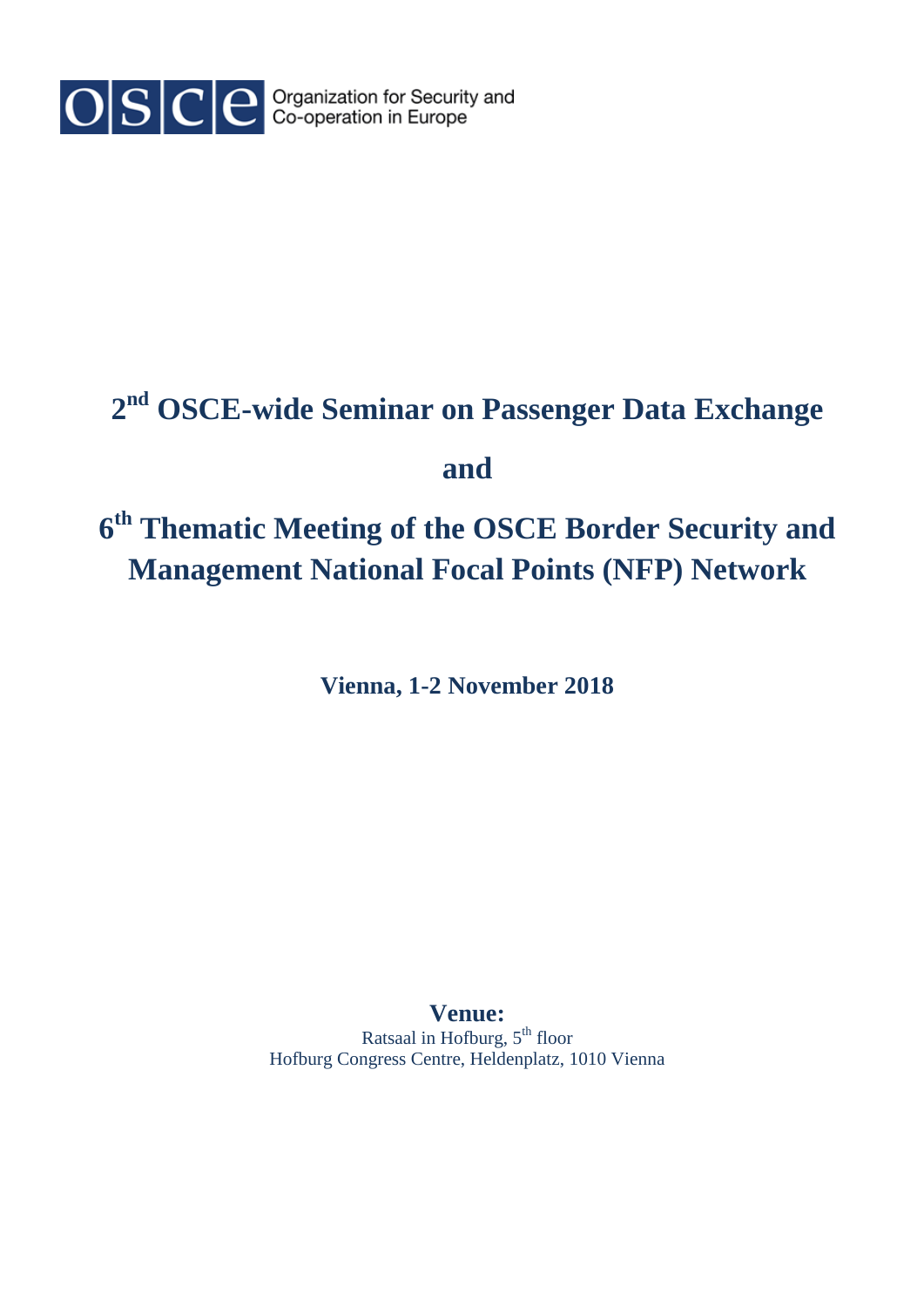

| <b>THURSDAY, 1 NOVEMBER 2018</b> |                                                                                                                                                                                                                                                                                                                                                                                                                                                                                                                                                                                                                                                                       |  |
|----------------------------------|-----------------------------------------------------------------------------------------------------------------------------------------------------------------------------------------------------------------------------------------------------------------------------------------------------------------------------------------------------------------------------------------------------------------------------------------------------------------------------------------------------------------------------------------------------------------------------------------------------------------------------------------------------------------------|--|
| $13:00 - 13:30$                  | <b>Registration of participants</b>                                                                                                                                                                                                                                                                                                                                                                                                                                                                                                                                                                                                                                   |  |
|                                  | <b>Welcoming Remarks</b>                                                                                                                                                                                                                                                                                                                                                                                                                                                                                                                                                                                                                                              |  |
| $13:30 - 13:40$                  | Ms. Rasa Ostrauskaite, Co-ordinator of Activities to Address Transnational Threats, OSCE<br>Transnational Threats Department $-$ Official opening of the event, which will set the scene for<br>the coming days and highlight the key border security developments that have taken place in the<br>OSCE area after the $1^{st}$ OSCE-wide Seminar on Passenger Data Exchange.                                                                                                                                                                                                                                                                                         |  |
|                                  | Introductory Session - United Nations Security Council (UNSC) Resolution 2396: A new<br>global framework for action                                                                                                                                                                                                                                                                                                                                                                                                                                                                                                                                                   |  |
| $13:40 - 14:00$                  | Ms. Michèle Coninsx, Executive Director, Counter-Terrorism Executive Directorate (CTED) –<br>Outline and definition of the main obligations related to border management included in UNSC<br>Resolution 2396, such as the collection of passenger data and biometrics, as well as the<br>promotion of information exchange.                                                                                                                                                                                                                                                                                                                                           |  |
|                                  | Representative from the 2018 Italian Chairmanship of the OSCE (TBD) – Discussion of the<br>Chairmanship's plans for the 2018 Ministerial Council in relation to the adoption of a Decision<br>on OSCE responses to the challenges related to returning/relocating foreign terrorist fighters in<br>the context of UN Security Council Resolution 2396.                                                                                                                                                                                                                                                                                                                |  |
|                                  | Mr. Mavroudis Voridis, Chair of the Ad Hoc Committee on Countering Terrorism, OSCE<br>Parliamentary Assembly - Presentation of the recently adopted Resolution on Preventing and<br>Countering Terrorism and Violent Extremism and Radicalization that Lead to Terrorism and<br>discussion of possible ways in which the OSCE PA and MPs from OSCE participating States<br>can promote compliance with the commitments included in 2396.                                                                                                                                                                                                                              |  |
|                                  | <b>Moderator:</b>                                                                                                                                                                                                                                                                                                                                                                                                                                                                                                                                                                                                                                                     |  |
|                                  | Ms. Rasa Ostrauskaite, Co-ordinator of Activities to Address Transnational Threats, OSCE<br><b>Transnational Threats Department</b>                                                                                                                                                                                                                                                                                                                                                                                                                                                                                                                                   |  |
| $14:00 - 15:30$                  | Session 1 – Overview of passenger data: what are API and PNR and how to set up a<br>passenger data exchange system?                                                                                                                                                                                                                                                                                                                                                                                                                                                                                                                                                   |  |
|                                  | The value of passenger data exchange systems for enhancing border management and detecting<br>and preventing the movement of foreign terrorist fighters (FTFs) has repeatedly been<br>emphasized by the international community. The establishment of national API systems is a<br>commitment included in OSCE Ministerial Council Decision 6/16, as well as an International<br>Civil Aviation Organization (ICAO) standard, which makes it mandatory for all Contracting<br>States to the Chicago Convention. In addition, Resolution 2396 is the first UNSC Resolution<br>that calls upon States to collect, process and analyse Passenger Name Record (PNR) data. |  |
|                                  | <u><i>Keynote presentations (7-10 min.):</i></u>                                                                                                                                                                                                                                                                                                                                                                                                                                                                                                                                                                                                                      |  |
|                                  | Mr. Andrew Priestley, Director, Agile Borders – Definition of API and PNR data and<br>discussion of their similarities and differences.                                                                                                                                                                                                                                                                                                                                                                                                                                                                                                                               |  |
|                                  | Mr. Willem Mudde, Commander Passenger Information Unit, Royal Marechaussee, the                                                                                                                                                                                                                                                                                                                                                                                                                                                                                                                                                                                       |  |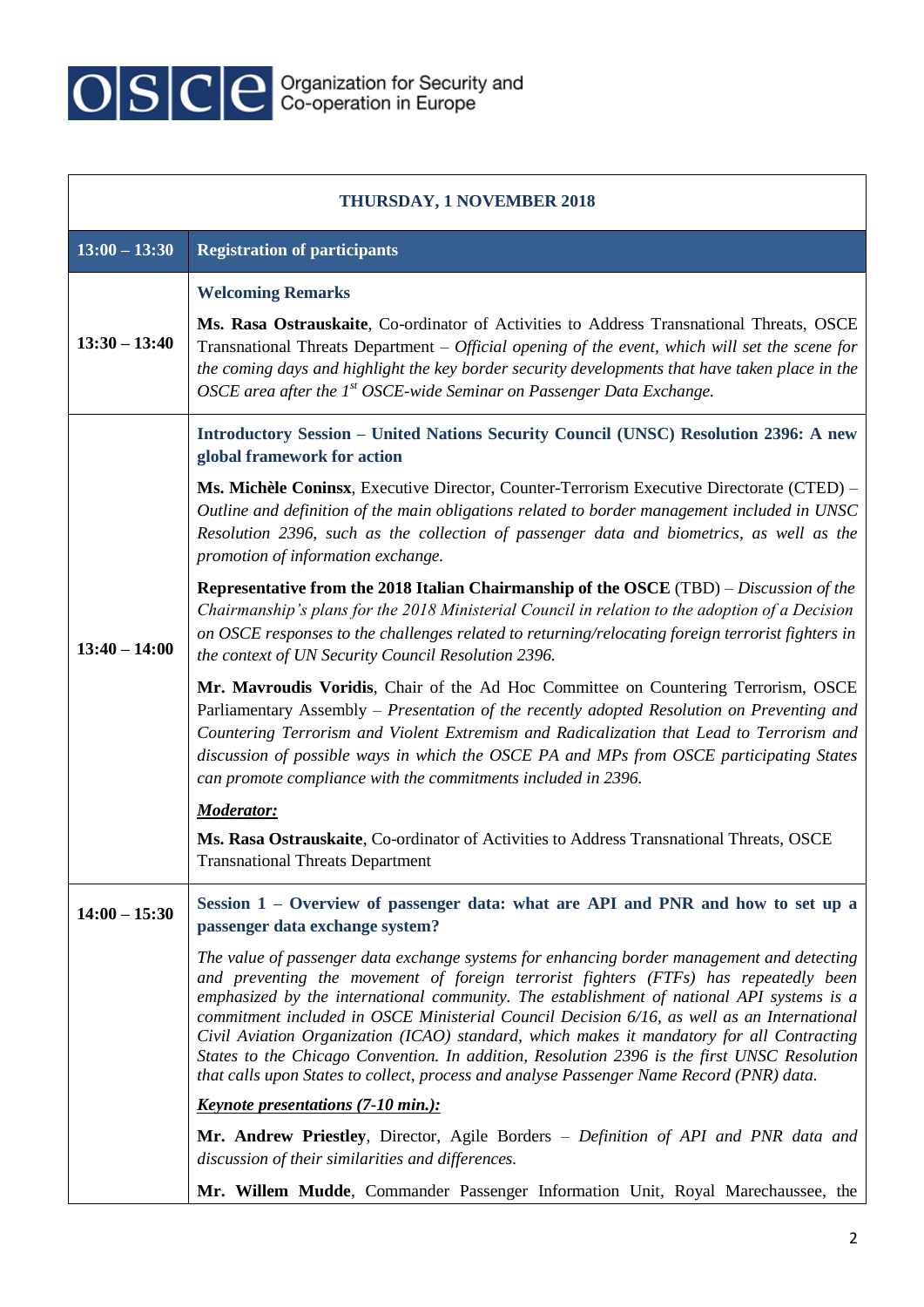

|                 | Netherlands - Presentation of how an API system works in practice.                                                                                                                                                                                                                                                                                                                                                                                                        |
|-----------------|---------------------------------------------------------------------------------------------------------------------------------------------------------------------------------------------------------------------------------------------------------------------------------------------------------------------------------------------------------------------------------------------------------------------------------------------------------------------------|
|                 | Mr. Christophe Hypolite, Advisor, PNR Interministerial Mission, France - Presentation of<br>how a PNR system works in practice.                                                                                                                                                                                                                                                                                                                                           |
|                 | Ms. Nuria Fermoso, Regional Manager, Passenger and Facilitation, International Air Transport<br>Association (IATA) – Discussion of ways on which States can and should work with airlines to<br>ensure a swift implementation of passenger data exchange solutions.                                                                                                                                                                                                       |
|                 | <b>Moderator:</b>                                                                                                                                                                                                                                                                                                                                                                                                                                                         |
|                 | Mr. Simon Deignan, Programme Manager, OSCE Transnational Threats Department                                                                                                                                                                                                                                                                                                                                                                                               |
|                 | Followed by discussions and Q&A                                                                                                                                                                                                                                                                                                                                                                                                                                           |
| $15:30 - 16:00$ | <b>Coffee break</b>                                                                                                                                                                                                                                                                                                                                                                                                                                                       |
| $16:00 - 17:30$ | Session 2 – Experiences in establishing passenger data exchange systems – lessons learned<br>and best practices                                                                                                                                                                                                                                                                                                                                                           |
|                 | OSCE participating States have pledged to provide assistance to support other requesting States<br>in establishing API and PNR systems. Many of them have already successfully implemented<br>passenger data exchange programmes, while others are now in the process of planning and/or<br>establishing one. Session 2 will feature presentations on national experiences and will allow for<br>an exchange on best practices to follow and potential pitfalls to avoid. |
|                 | <b>Keynote presentations (7-10 mins.)</b>                                                                                                                                                                                                                                                                                                                                                                                                                                 |
|                 | Mr. Simon Deignan, Programme Manager, OSCE Transnational Threats Department – Outline<br>of the key steps to follow when setting up a passenger data exchange system, including the<br>creation of a multi-agency point for receipt of data and the adoption of a comprehensive<br>national legal framework.                                                                                                                                                              |
|                 | Mr. Otari Khvedelidze, Chief Analyst, Customs Risk Management Division, State Revenue<br>Service of Georgia, and Ms. Nazy Mamisashvili, Officer, State Security Service of Georgia -<br>Discussion of progress made to date, challenges faced, and needs for support and assistance for<br>setting up an API system in Georgia.                                                                                                                                           |
|                 | Mr. Adylbek Kadyraliev, Head, Anti-Terrorist Centre, State Committee for National Security<br>of the Kyrgyz Republic – Discussion of progress made to date, challenges faced, and needs for<br>support and assistance for setting up an API system in Kyrgyzstan.                                                                                                                                                                                                         |
|                 | Mr. Shteryu Bozhikov, Head, Bulgarian Passenger Information Unit – Improvement of<br>targeting and other best practices identified through the use of PNR data in Bulgaria                                                                                                                                                                                                                                                                                                |
|                 | <b>Moderator:</b>                                                                                                                                                                                                                                                                                                                                                                                                                                                         |
|                 | Mr. Adrián Carbajo, Adviser on Passenger Data Exchange, OSCE Transnational Threats<br>Department                                                                                                                                                                                                                                                                                                                                                                          |
|                 | Followed by discussions and Q&A                                                                                                                                                                                                                                                                                                                                                                                                                                           |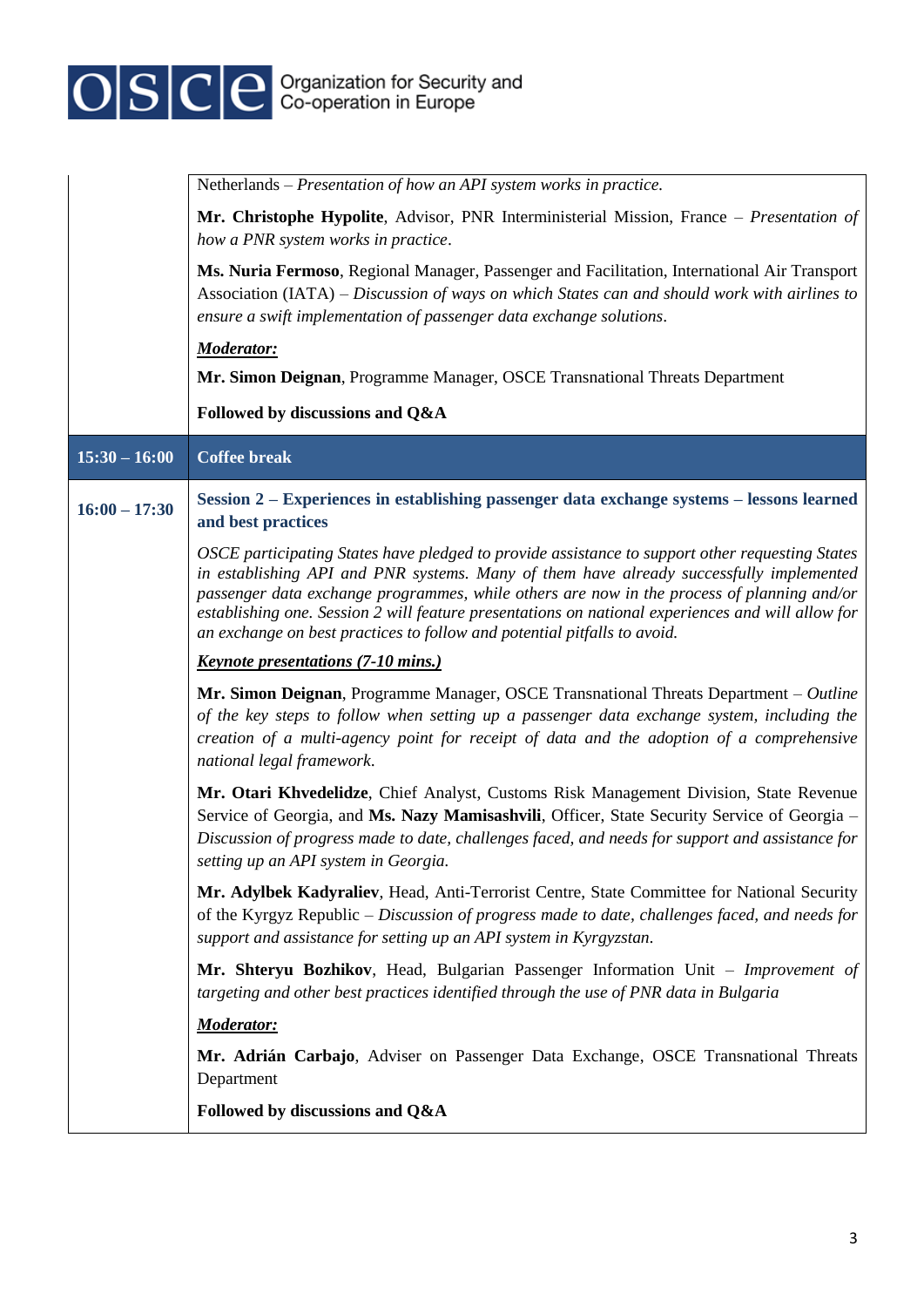

| <b>FRIDAY, 2 NOVEMBER 2018</b> |                                                                                                                                                                                                                                                                                                                                                                                                                                                                                                                 |  |
|--------------------------------|-----------------------------------------------------------------------------------------------------------------------------------------------------------------------------------------------------------------------------------------------------------------------------------------------------------------------------------------------------------------------------------------------------------------------------------------------------------------------------------------------------------------|--|
| $09:00 - 10:30$                | Continuation of Session 2 – Experiences in establishing passenger data exchange systems –<br>the industry perspective                                                                                                                                                                                                                                                                                                                                                                                           |  |
|                                | Building an API/PNR system is a complex process that requires establishing connectivity with<br>airline communication networks for data transmission and complying with international<br>standards and technical specifications. One option for States is to develop these solutions<br>internally. Another, to rely on external service providers with previous experience on setting up<br>API and PNR programmes and/or on international organisations or other States that offer these<br>systems for free. |  |
|                                | <b>Presentations from donors (7-10 min.)</b> – Discussion of potential donations of API and PNR<br>systems for requesting participating States:                                                                                                                                                                                                                                                                                                                                                                 |  |
|                                | Mr. David Dodson, Director, Global Targeting Advisory Division, US Customs and Border<br>Protection                                                                                                                                                                                                                                                                                                                                                                                                             |  |
|                                | Mr. Ulrik P. Ahnfeldt-Mollerup, Senior Political Affairs Officer, Chief of Capacity Building<br>Unit, United Nations Office of Counter-Terrorism (UNOCT)                                                                                                                                                                                                                                                                                                                                                        |  |
|                                | <b>Presentations from industry representatives (5 min.)</b> – Sharing of experience and best<br>practices in establishing connectivity between government and airlines' systems and in bringing<br>API and PNR systems online                                                                                                                                                                                                                                                                                   |  |
|                                | Mr. Paul McKeown, Leader, Borders and Immigration Management, IBM Global Government                                                                                                                                                                                                                                                                                                                                                                                                                             |  |
|                                | Mr. Noureddine Ghamri, Senior Programme Manager, Idemia                                                                                                                                                                                                                                                                                                                                                                                                                                                         |  |
|                                | Mr. Andy Smith, Head of Business Development, Border Management, SITA                                                                                                                                                                                                                                                                                                                                                                                                                                           |  |
|                                | Mr. Roelof Troost, Head of Technology, WCC Smart Search & Match                                                                                                                                                                                                                                                                                                                                                                                                                                                 |  |
|                                | <b>Moderator:</b>                                                                                                                                                                                                                                                                                                                                                                                                                                                                                               |  |
|                                | Mr. Andrew Priestley, Director, Agile Borders                                                                                                                                                                                                                                                                                                                                                                                                                                                                   |  |
|                                | Followed by discussions and Q&A                                                                                                                                                                                                                                                                                                                                                                                                                                                                                 |  |
| $10:30 - 11:00$                | <b>Coffee break</b>                                                                                                                                                                                                                                                                                                                                                                                                                                                                                             |  |
| $11:00 - 12:30$                | Session 3 – Biometric technology and identity management: overview of current counter-<br>terrorism biometric tools, its benefits and human rights implications                                                                                                                                                                                                                                                                                                                                                 |  |
|                                | Biometric identifiers are distinctive and measurable characteristics that are used to describe<br>individuals. The importance of biometric data lies on the fact that many of these attributes vary<br>from one person to another. This uniqueness is the reason why border control authorities are<br>increasingly using biometrics to determine someone's identity with absolute certainty.                                                                                                                   |  |
|                                | <u><i>Keynote presentations (7-10 min.):</i></u>                                                                                                                                                                                                                                                                                                                                                                                                                                                                |  |
|                                | Mr. Rocco Messina, Programme Officer, UNOCT – Discussion of the background and content<br>of the recently published United Nations Compendium of Recommended Practices for the<br>Responsible Use and Sharing of Biometrics in Counter-Terrorism.                                                                                                                                                                                                                                                               |  |
|                                | <b>Representatives from OSCE participating States</b> (TBD) – Presentation of different biometric                                                                                                                                                                                                                                                                                                                                                                                                               |  |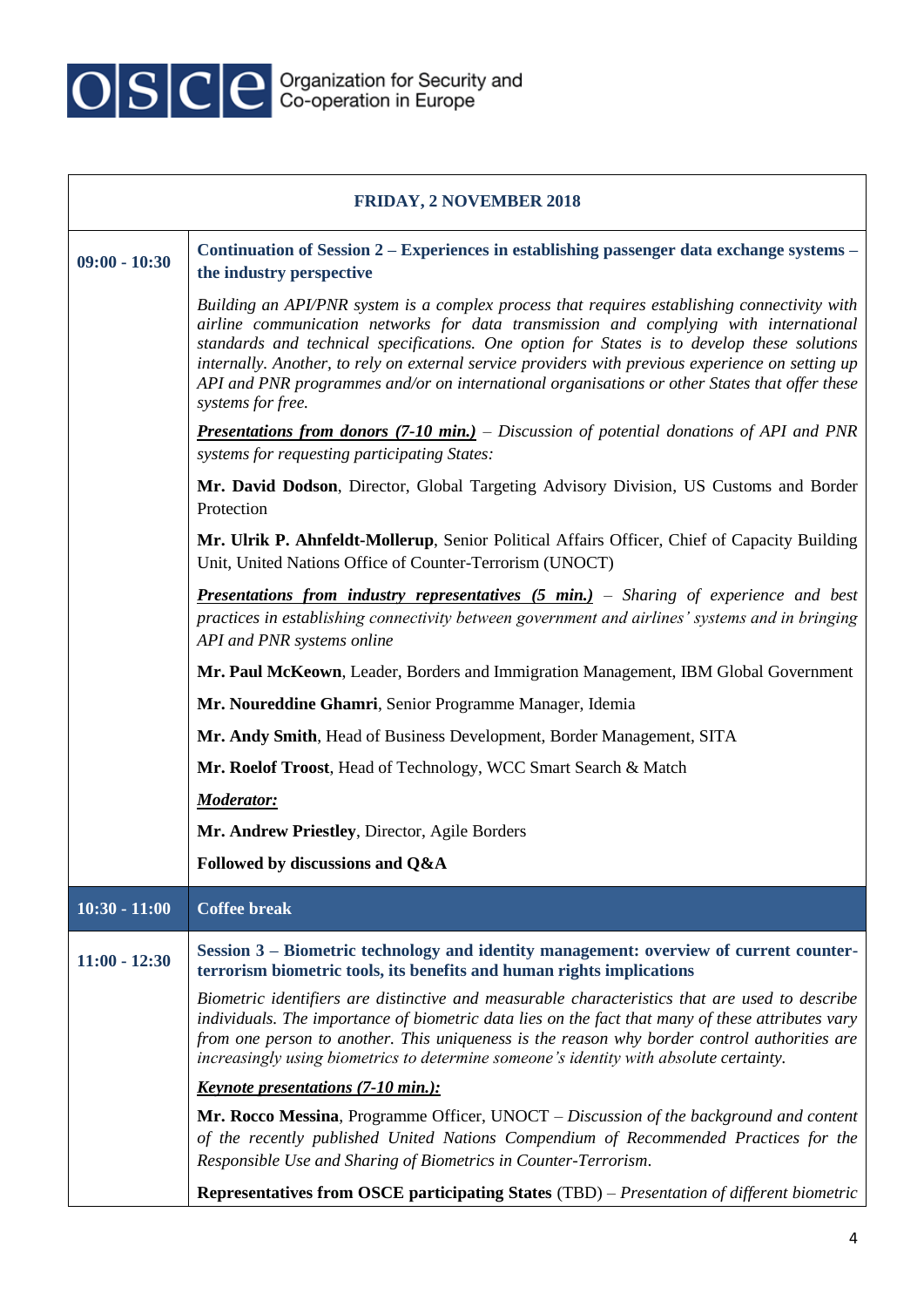

|                 | systems that are currently being used across the OSCE area.                                                                                                                                                                                                                                                                                                                               |
|-----------------|-------------------------------------------------------------------------------------------------------------------------------------------------------------------------------------------------------------------------------------------------------------------------------------------------------------------------------------------------------------------------------------------|
|                 | Mr. Peter Butler, DCS Product Manager, Amadeus, and Mr. Adel Baraghith, Senior Project<br>Manager-Regulatory, Lufthansa - Presentation of industry initiatives to improve passenger<br>facilitation and border control through the use of biometric technology.                                                                                                                           |
|                 | <b>Moderator:</b>                                                                                                                                                                                                                                                                                                                                                                         |
|                 | Ms. Denise Mazzolani, Deputy Head, Strategic Police Matters Unit, OSCE Transnational<br><b>Threats Department</b>                                                                                                                                                                                                                                                                         |
|                 | Followed by discussions and Q&A                                                                                                                                                                                                                                                                                                                                                           |
| $12:30 - 14:00$ | <b>Lunch break</b>                                                                                                                                                                                                                                                                                                                                                                        |
| $14:00 - 15:30$ | Session 4 – The importance of information sharing at the national and the international<br>levels: connecting to watch lists and populating databases                                                                                                                                                                                                                                     |
|                 | On its own, passenger and biometric information is just data. The added-value of it is to<br>establish automated cross-checking of this data against relevant national, regional and<br>international watch lists, in particular INTERPOL databases and UN Sanctions Lists.                                                                                                               |
|                 | <b>Keynote presentations (7-10 min.):</b>                                                                                                                                                                                                                                                                                                                                                 |
|                 | Mr. Michael Scardaville, Principal Director for Information Sharing Policy, Department of<br>Homeland Security, United States – Discussion of ways in which countries can improve intra-<br>and inter-State intelligence sharing consistent with diverse data protection and legal<br>requirements through the example of biometric information.                                          |
|                 | Mr. Bozidar Popovic, I-24/7 Deployment Officer, INTERPOL - Presentation of how<br>passenger data is matched against INTERPOL watch lists and databases to conduct traveller<br>screenings and risk assessments and discussion of potential ways of promoting an effective use<br>of existing databases among OSCE participating States.                                                   |
|                 | Ms. Viktoria Skoularidou, Project Manager, European Agency for the operational<br>management of large-scale IT systems in the area of freedom, security and justice (eu-LISA) –<br>Overview of the agreement to review eu-LISA's mandate in order to reinforce and enhance<br>information exchange and collaboration between EU Member States.                                            |
|                 | <b>Moderator:</b>                                                                                                                                                                                                                                                                                                                                                                         |
|                 | Ms. Albina Yakubova, Programme Management Officer, OSCE Transnational Threats<br>Department                                                                                                                                                                                                                                                                                               |
|                 | Followed by discussions and Q&A                                                                                                                                                                                                                                                                                                                                                           |
| $15:30 - 16:00$ | <b>Coffee break</b>                                                                                                                                                                                                                                                                                                                                                                       |
| $16:00 - 17:00$ | <b>Conclusion</b>                                                                                                                                                                                                                                                                                                                                                                         |
|                 | This session will outline conclusions and recommendations from the seminar sessions. The<br>sessions' moderators will identify initiatives, lessons learned and challenges in relation to the<br>topics presented and discussed, and how the OSCE, building on its expertise, can continue<br>working in this field, complementing efforts of other international/regional organizations. |
|                 | <b>Moderators:</b>                                                                                                                                                                                                                                                                                                                                                                        |
|                 | Introductory Session: Mr. Dennis Cosgrove, Head, Border Security and Management Unit,                                                                                                                                                                                                                                                                                                     |